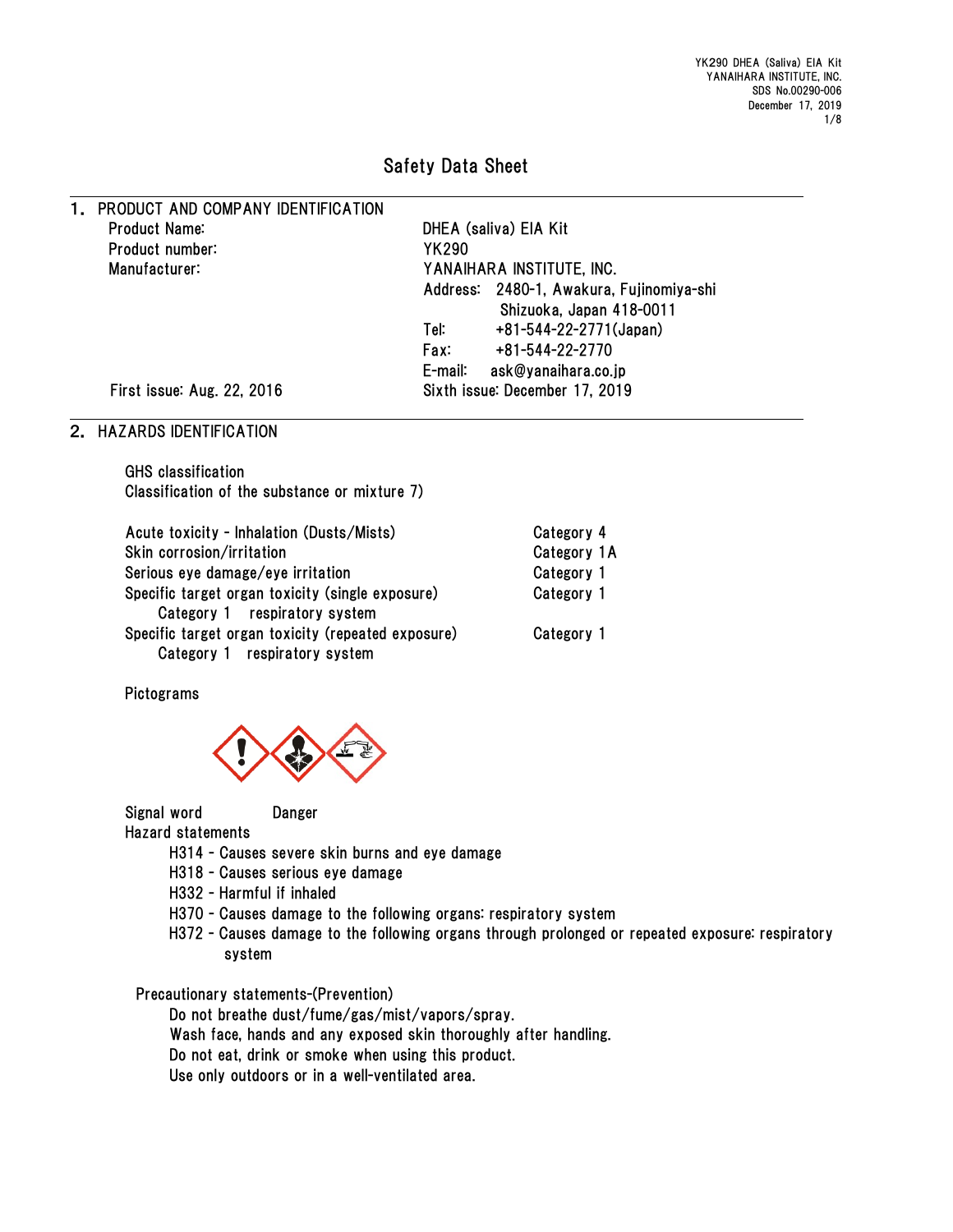Wear protective gloves/protective clothing/eye protection/face protection.

Precautionary statements-(Response)

IF SWALLOWED: Rinse mouth. Do not induce vomiting. IF ON SKIN (or hair): Remove/Take off immediately all contaminated clothing. Rinse skin with water/shower. IF INHALED: Remove victim to fresh air and keep at rest in a position comfortable for breathing. IF IN EYES: Rinse cautiously with water for several minutes. Remove contact lenses, if present and easy to do. Continue rinsing. Immediately call a POISON CENTER or doctor/physician. Call a POISON CENTER or doctor/physician if you feel unwell. Wash contaminated clothing before reuse.

Precautionary statements-(Storage)

Store locked up Store in a well-ventilated place. Keep container tightly closed. Precautionary statements-(Disposal) Dispose of contents/container to an approved waste disposal plant

**Others** Other hazards Not available

Other reagents may be harmful if inhaled and ingested. May cause eye and skin irritation.

### 3. COMPOSITION, INFORMATION ON INGREDIENTS Product Name CAS Number DHEA (saliva) EIA Kit None

#### Kit components:

| No. | Component                         | Quantity | Chemical name                                                 | W <sub>t</sub> % | CAS No.       | <b>Chemical Formula</b> |
|-----|-----------------------------------|----------|---------------------------------------------------------------|------------------|---------------|-------------------------|
| 1)  | <b>Antibody Coated Plate</b>      | plate    | Anti-DHEA antibodies 1                                        |                  |               |                         |
| 2)  | <b>DHEA Standard</b>              | 36.45ng  | Dehydroepiandrosterone 2                                      | <1ppm            | $53 - 43 - 0$ | C19H28O2                |
| 3)  | <b>HRP-Labeled DHEA</b>           | $0.6$ mL | Horse radish peroxidase-DHEA 3                                | <1ppm            |               |                         |
| 4)  | <b>Buffer Solution</b>            | 30 mL    | Trisodium citrate 4                                           | <0.1%            | 6132-04-3     | C6H5Na3O7               |
|     |                                   |          | Milk powder 5                                                 | <0.1%            |               |                         |
| 5)  | <b>TMB Substrate</b>              | 12 mL    | 3.3'.5.5'-Tetramethylbenzidine 6                              | No Information   | 54827-17-7    | C16H20N2                |
| 6)  | <b>Concentrated Wash Solution</b> | 50 mL    | Sodium chloride (7)                                           | 18%              | 7647-14-5     | NaCl                    |
|     |                                   |          | Polyoxyethylene sorbitan monolaurate (Tween20)<br>$\circledR$ | 1%               | 9005-64-5     | C22H42O3                |
| 7)  | <b>Reaction Stopping Solution</b> | 12 mL    | Sulfuric acid (1M) 9                                          | 9.69%            | 7664-93-9     | <b>H2SO4</b>            |
| 8)  | Adhesive Foil                     | 2 sheets |                                                               |                  |               |                         |

### 4. FIRST AID MEASURES

Inhalation: Immediately remove victim to fresh air. Consult a physician if necessary. Eye contact: Immediately flush eyes with flooding amounts of running water for at least 15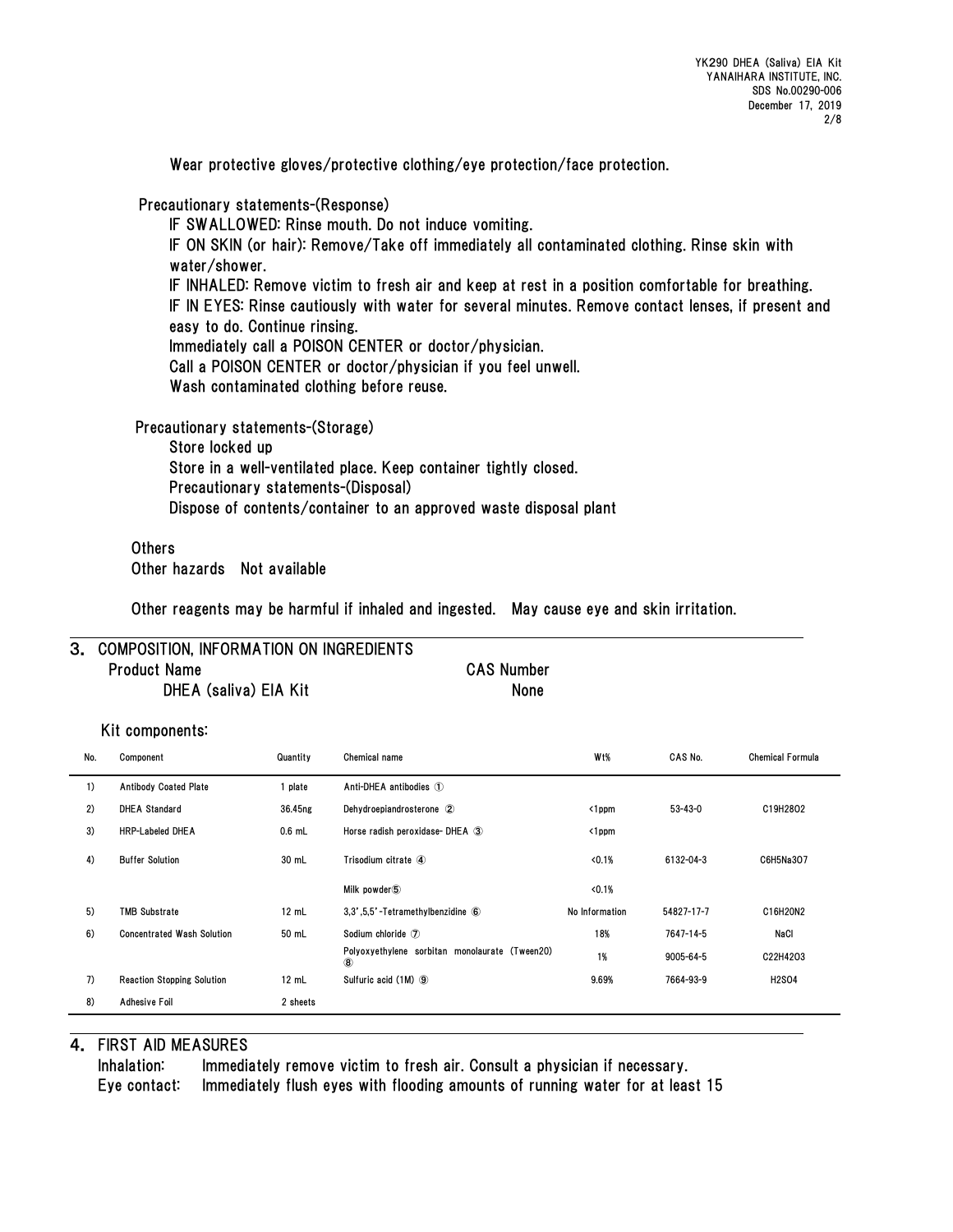| Skin contact:<br>Ingestion:       |  | minutes. Consult a physician if necessary.<br>Immediately remove contaminated clothes and shoes, flush skin with plenty of<br>water or shower. Wash contaminated clothing and shoes.<br>Consult a physician if necessary.<br>Immediately seek medical attention.                                                                                                       |
|-----------------------------------|--|------------------------------------------------------------------------------------------------------------------------------------------------------------------------------------------------------------------------------------------------------------------------------------------------------------------------------------------------------------------------|
| 5. FIRE FIGHTING MEASURES         |  |                                                                                                                                                                                                                                                                                                                                                                        |
| Flammable properties:             |  | Nonflammable                                                                                                                                                                                                                                                                                                                                                           |
| Extinguishing media:              |  | No restriction; use any means suitable for extinguishing surrounding fire.                                                                                                                                                                                                                                                                                             |
| Firefighting instructions:        |  | May emit toxic fumes under fire conditions. Wear full fire fighting                                                                                                                                                                                                                                                                                                    |
|                                   |  | protective equipment including self-contained breathing apparatus.                                                                                                                                                                                                                                                                                                     |
|                                   |  | Do not contact to the components when extinguish fire.                                                                                                                                                                                                                                                                                                                 |
| 6. ACCIDENTAL RELEASE MEASURES    |  |                                                                                                                                                                                                                                                                                                                                                                        |
| Personal precautions:             |  | Remove all ignition sources and ventilate. Wear suitable protective equipment.<br>Avoid contact with skin and eyes. Keep off except persons concerned.                                                                                                                                                                                                                 |
| <b>Environmental precautions:</b> |  | Prevent spills from entering sewers, watercourses or low area, and prevent from<br>affecting environment.                                                                                                                                                                                                                                                              |
| Methods for Clean up:             |  | In case of spill of liquid material, take up or cover spilled material with ashes or<br>other incombustible absorbents, and put in a container to be sealed. After<br>completely picked up, dispose. In case of spill of solid or powder material,<br>prevent causing dust, sweep and collect, and put in a container to be sealed.<br>Wash the spill site with water. |

### 7. HANDLING AND STORAGE

| Handling: | Obtain a package insert before use.                                    |
|-----------|------------------------------------------------------------------------|
|           | Read all the cautions for safety in the package insert before use.     |
|           | Avoid strong light.                                                    |
|           | Avoid contact, inhalation and swallow.                                 |
|           | Use only in open air or ventilated area.                               |
|           | Prevent from entering eyes.                                            |
|           | Ventilate the area to keep concentration in air below exposure limits. |
|           | Avoid inhalation of mist, vapor and spray of material.                 |
|           | Avoid contact with eyes, skin and clothing.                            |
|           | Do not smoke and eat while using this kit.                             |
|           | Wash hands thoroughly after handling.                                  |
|           | Prevent from entering environment.                                     |
|           | Handle materials with suitable protection.                             |
|           | Use suitable equipment.                                                |
|           | Do not pipette by mouth.                                               |
|           | Do not leak, overflow and scatter.                                     |
|           | Do not fall down and damage.                                           |
| Storage:  | Store away from sunlight in a cool and dark place at 36-47°F (2-8°C).  |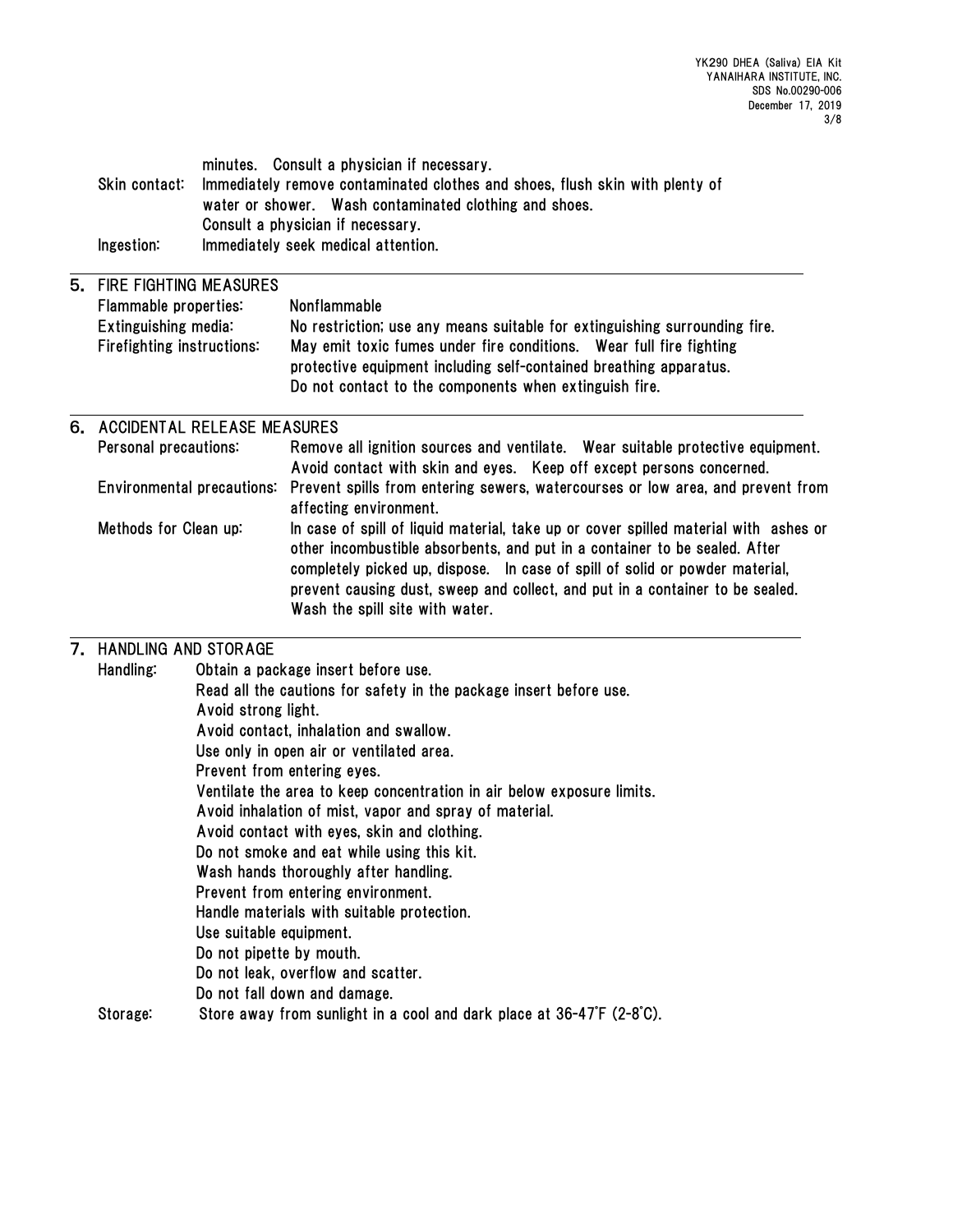# 8.EXPOSURE CONTOROLS, PERSONAL PROTECTION

| Engineering measures: General ventilation and/or local exhaust ventilation as well as process isolation is |  |  |  |
|------------------------------------------------------------------------------------------------------------|--|--|--|
| necessary to minimize employee exposure and maintain exposure limits below                                 |  |  |  |
| exposure limits. Equip eye flushing facilities and shower rooms near operating place                       |  |  |  |
| where this kit is handled or stored.                                                                       |  |  |  |

| Control parameter: | <b>9 OSHA Final Limits;</b> | $TWA = 1 mg/m3$      |
|--------------------|-----------------------------|----------------------|
|                    | JSOH (Japan);               | $TWA = 1 mg/m3$      |
|                    | ACGHTLV(s);                 | $TWA = 0.2$ mg/m $3$ |

Personal protection:

|                  | Respiratory protection; NIOSH and MSHA approved respirator. |
|------------------|-------------------------------------------------------------|
| Hand protection; | Suitable impervious gloves.                                 |
| Eye protection;  | Suitable safety glasses (goggles).                          |
| Skin protection; | Suitable protective clothing.                               |

Others: Wash hands thoroughly after handling materials.

### 9. PHYSICAL AND CHEMICAL PROPERTIES

| Component                                                                                                                       | 1)                        | 2)                                   | 3)                                 | 4)                                 | 5)                                 | 6)                                        | 7)                                        | 8)                                              |
|---------------------------------------------------------------------------------------------------------------------------------|---------------------------|--------------------------------------|------------------------------------|------------------------------------|------------------------------------|-------------------------------------------|-------------------------------------------|-------------------------------------------------|
| Appearance                                                                                                                      | <b>Colorless</b><br>plate | White color<br>lyophilized<br>powder | Yellowish<br>transparent<br>liquid | Colorless<br>transparent<br>liquid | Colorless to pale<br>yellow liquid | <b>Colorless</b><br>transparent<br>liquid | <b>Colorless</b><br>transparent<br>liquid | <b>Colorless</b><br>transparent<br>polymersheet |
| pH                                                                                                                              | N/A                       | N/A                                  | 7.4                                | 6.8                                | $3.3 - 3.8$                        | 7.4                                       | $\langle 1.0$                             | N/A                                             |
| Melting point                                                                                                                   | N/A                       | D/N/A                                | N/A                                | N/A                                | N/A                                | N/A                                       | N/A                                       | N/A                                             |
| <b>Boiling point</b>                                                                                                            | N/A                       | N/A                                  | D/N/A                              | D/N/A                              | D/N/A                              | D/N/A                                     | D/N/A                                     | N/A                                             |
| Flash point                                                                                                                     | N/A                       | D/N/A                                | D/N/A                              | D/N/A                              | D/N/A                              | D/N/A                                     | D/N/A                                     | N/A                                             |
| <b>Explosive limits</b>                                                                                                         | N/A                       | D/N/A                                | D/N/A                              | D/N/A                              | Not explosive                      | D/N/A                                     | D/N/A                                     | N/A                                             |
| Vapor pressure                                                                                                                  | N/A                       | D/N/A                                | D/N/A                              | D/N/A                              | D/N/A                              | D/N/A                                     | D/N/A                                     | N/A                                             |
| Vapor density<br>$(air=1)$                                                                                                      | N/A                       | D/N/A                                | D/N/A                              | D/N/A                              | D/N/A                              | D/N/A                                     | D/N/A                                     | N/A                                             |
| Specific gravity                                                                                                                | D/N/A                     | D/N/A                                | D/N/A                              | D/N/A                              | 1.01                               | D/N/A                                     | D/N/A                                     | D/N/A                                           |
| Solubility in water                                                                                                             | Insoluble                 | Soluble                              | Mixable                            | Mixable                            | Mixable                            | Mixable                                   | Mixable                                   | Insoluble                                       |
| Decomposition<br>temperature<br>$\mathbf{M}$ / A $\mathbf{A}$ M $\mathbf{A}$ and $\mathbf{A}$ and $\mathbf{B}$ and $\mathbf{B}$ | N/A                       | D/N/A                                | D/N/A                              | D/N/A                              | D/N/A                              | D/N/A                                     | D/N/A                                     | N/A                                             |

N/A.: Not applicable;

D/N/A: data not available

| 10. STABILITY AND REACTIVITY          |                                                                                                              |
|---------------------------------------|--------------------------------------------------------------------------------------------------------------|
| Chemical stability:                   | Product is stable under normal handling.                                                                     |
| Shelf life:                           | Stable up to 24 months after manufacturing.                                                                  |
| Hazardous polymerization:             | Will not occur.                                                                                              |
| Conditions to avoid:                  | Extremes of temperature and direct sunlight, heat, flames and sparks,<br>static electricity, spark, moisture |
| Incompatibility with other materials: | Alkaline substances, metals, strong oxidizing agents                                                         |
| Hazardous decomposition products:     | Sulfur oxides(SOx), Carbon monoxide(CO), carbon dioxide(CO2),<br>Nitrogen oxides (NO <sub>x</sub> )          |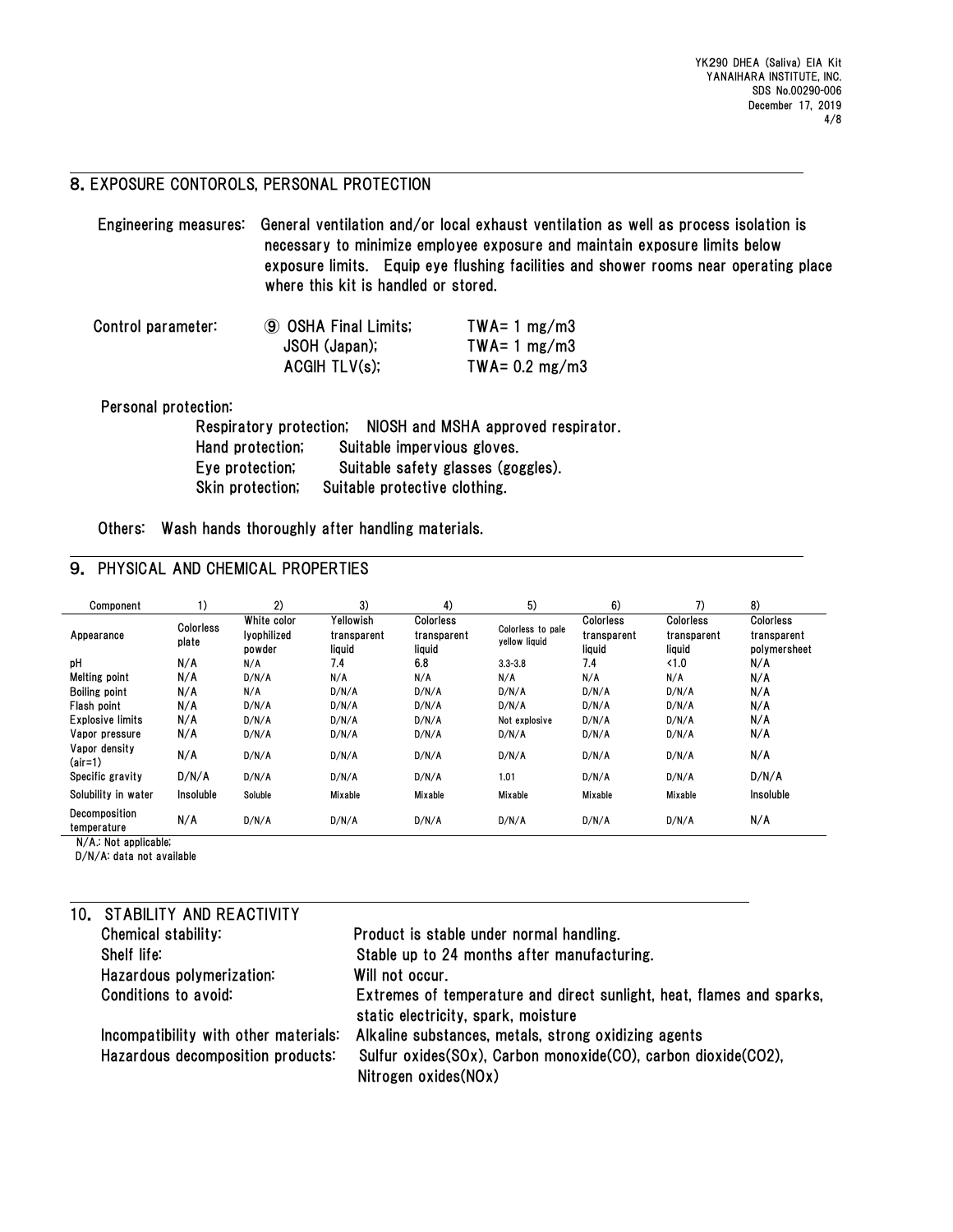### 11.TOXICOLOGICAL INFORMATION Information as the mixture is not available. Acute toxicity :

- 5) Not classified
- 6) Tween 20 (oral, rat); LD50=37000mg/kg Sodium chloride (oral, rat); LD50=3000mg/kg Not classified
- 7) Sulfuric acid (inhalation, rat); 2H LC50=510mg/m3 (oral, rat) LD50=2140mg/kg Category 4 Hazard statement; Harmful if inhaled. Content=9.69%

## Skin corrosion/irritation:

- 5) Not classified
- 6) Tween 20 (skin, human); 15mg/3days, Mild Sodium chloride (skin, rabbit); 500mg/24H, Mild Category 3 Hazard statement; Skin irritant
- 7) Sulfuric acid; Based on the NITE GHS classification. Category 1A Hazard statement; Causes severe skin burns and eye damage. Content=9.69%

# Serious eye damage/irritation:

- 5) Not classified
- 6) Tween 20 (eye); R-phase(s) =R36 (Irritating to eyes) Sodium chloride (eye, rabbit); 100mg/24H, Medium Category 2B Hazard statement; Causes eye irritation.
- 7) Sulfuric acid; Based on the NITE GHS classification results. Category 1 Hazard statement; Causes serious eye damage. Content=9.69%

# Respiratory or skin sensitization:

Respiratory sensitization

- 5) Not classified
- 7) Sulfuric acid; No data available.
- Skin sensitization
	- 5) Not classified
	- 7) Sulfuric acid; No data available.

Germ cell mutagenicity:

- 5) Not classified
- 7) Sulfuric acid; No data available.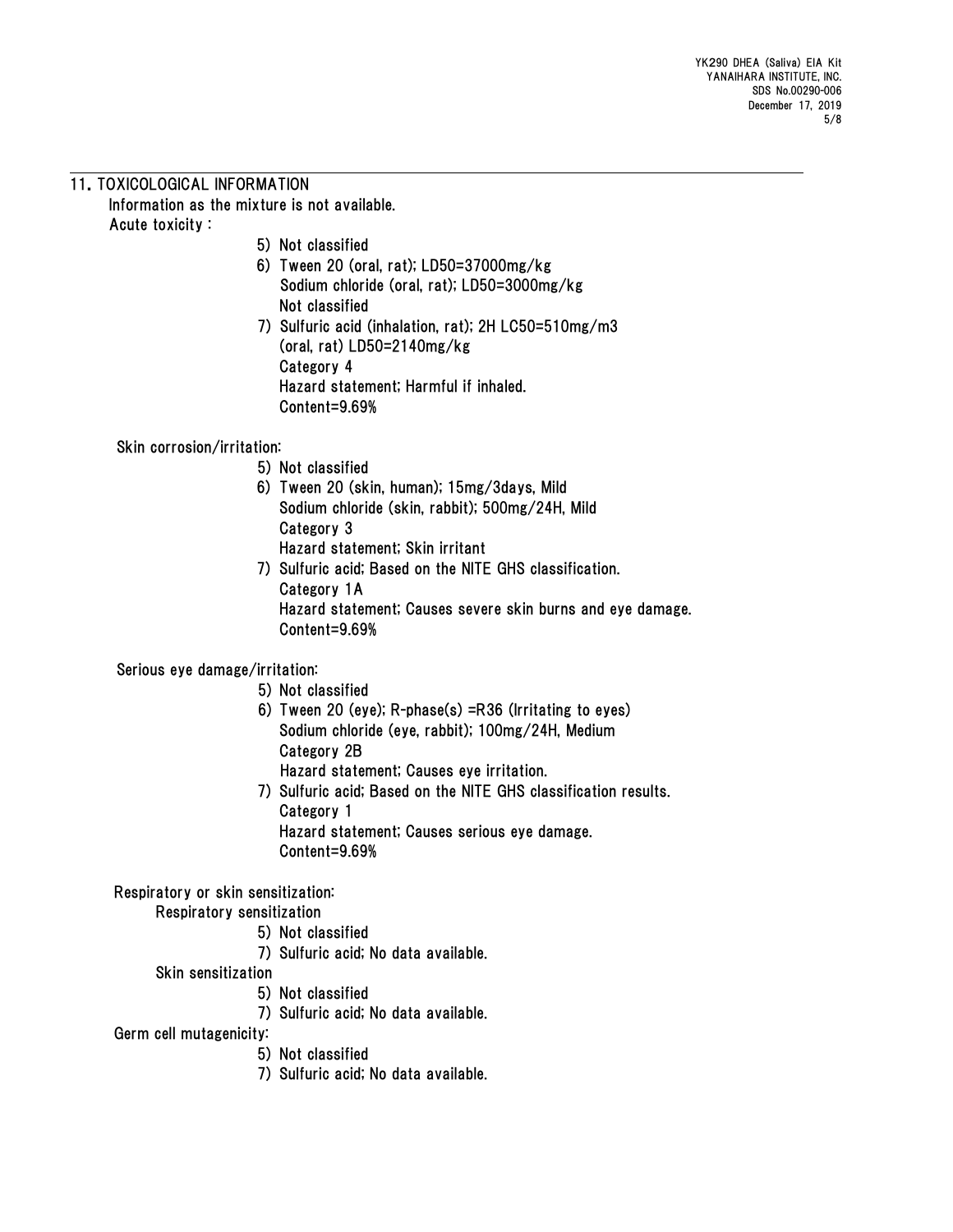YK290 DHEA (Saliva) EIA Kit YANAIHARA INSTITUTE, INC. SDS No.00290-006 December 17, 2019 6/8

Carcinogenicity:

- 5) Not classified
- 7) Sulfuric acid; Occupational exposure to Mist of inorganic strong acids

including sulfuric acid is classified to group 1 in IARC (to have carcinogenicity for human ), group A2 in ACGIH (suspected human carcinogens) and group K in NTP (known to have carcinogenicity for human). With respect for

the evaluation by IARC and current evaluation by NTP, it should be classified to category 1, however since sulfuric acid itself is classified to Category 4 in DFGOT and is not classified to carcinogen by any other organization,

component 7) cannot be classified.

Reproductive toxicity:

- 2) DHEA; Data not available.
- 5) Not classified
- 7) Sulfuric acid; No data available.

### Specific target organ systemic toxicity/Single exposure:

- 5) Not classified
- 7) Sulfuric acid; Based on the NITE GHS classification results.

Category 1 respiratory system Hazard statement; Causes damage to the following organs: respiratory system. Content=9.69%

### Specific target organ systemic toxicity/Repeated exposure:

5) Not classified

- 7) Sulfuric acid; Based on the NITE GHS classification results.
	- Category 1 respiratory system

 Hazard statement; Causes damage to the following organs through prolonged or repeated exposure: respiratory system.

Content=9.69%

## 12. ECOLOGICAL INFORMATION

Information as the mixture is not available.

Aquatic environmental toxicity/Acute phase:

- 5) No information available.
	- 7) Sulfuric acid; In fish (Bluegill), 96H LC50=16-28mg/L Daphnia magna 24H EC50=29mg/L Hazard statement; Harmful to aquatic life.

Aquatic environmental toxicity/Chronical phase:

7) Sulfuric acid; Based on the NITE GHS classification results.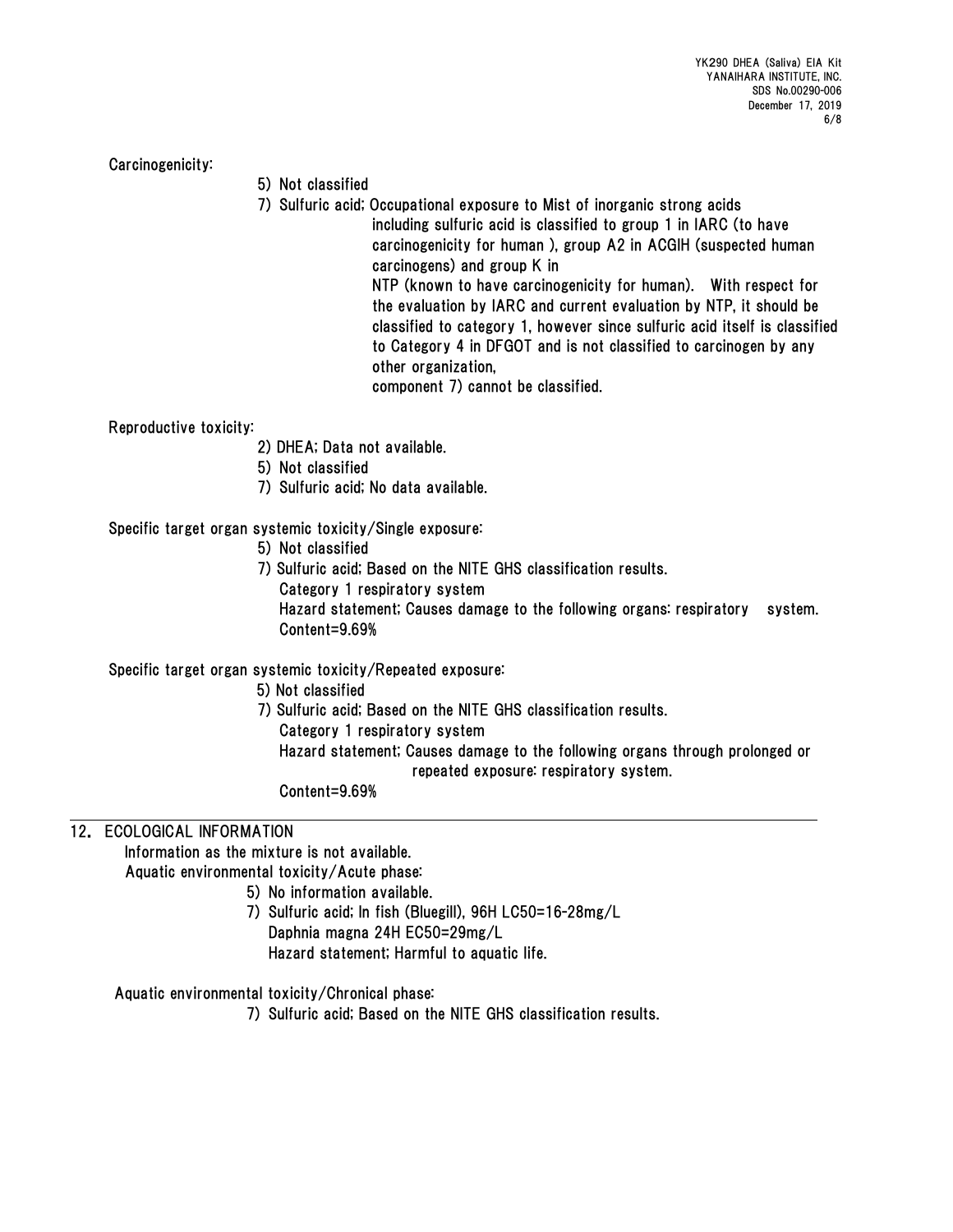#### 13.DISPOSAL CONSIDERATIONS

Dispose of all waste material including containers in accordance with all applicable laws and local environmental regulations.

### 14.TRANSPORT INFORMATION

IATA; As a mixture, the substance is subjected to no limitations.

### 15. REGULATORY INFORMATION

| International Inventories                      |                                                                                         |
|------------------------------------------------|-----------------------------------------------------------------------------------------|
| EINECS/ELINCS                                  | Listed                                                                                  |
| <b>TSCA</b>                                    | Listed                                                                                  |
|                                                |                                                                                         |
| Japanese regulations                           |                                                                                         |
| Fire Service Act; Not applicable               |                                                                                         |
|                                                | Poisonous and Deleterious Substances Control Law; Not applicable                        |
| Industrial Safety and Health Act;              |                                                                                         |
|                                                | Group 3 Specified Chemical Substance, (Ordinance on Prevention of Hazards               |
|                                                | Due to Specified Chemical Substances Art.2 Para.1, Item 6)                              |
|                                                | Harmful Substances Whose Names Are to be Indicated on the Label (Law                    |
|                                                | Art.57, Para.1, Enforcement Order Art.18)                                               |
|                                                | Notifiable Substances (Law Art.57-2, Enforcement Oder Art.18-2 No.613                   |
|                                                | Act on the Evaluation of Chemical Substances and Regulation of Their Manufacture, etc.; |
|                                                | Priority Assessment Chemical Substances (Law Article 2, Para.5)                         |
|                                                | Regulations for the carriage and storage of dangerous goods in ship;                    |
|                                                | Corrosive Substances (Ordinance Art.3, Ministry of Transportation Ordinance             |
|                                                | Regarding Transport by Ship and Storage)                                                |
| <b>Civil Aeronautics Law;</b>                  |                                                                                         |
|                                                |                                                                                         |
|                                                | Corrosive Substances (Ordinance Art.194, MITL Nortification for Air                     |
|                                                | Transportation of Explosives etc.)                                                      |
| Air nellution Control Low: Cneetfied oubotones |                                                                                         |

Air pollution Control Law; Specified substance

EU Directive 1999/45/EC; classification, packaging and labeling of dangerous Preparations

SYMBOL : C as component 7) R-phrases : 35 as component 7) S-phrases : 26-45 as component 7)

In case of contact with eyes, rinse immediately with plenty of water and seek medical advice. In case of accident or if you feel unwell, seek medical advice immediately.

EC index No. : ⑥=259-364-6, ⑨=016-020-00-8 Other ingredients=Not listed.

Follow all the regulations in your country.